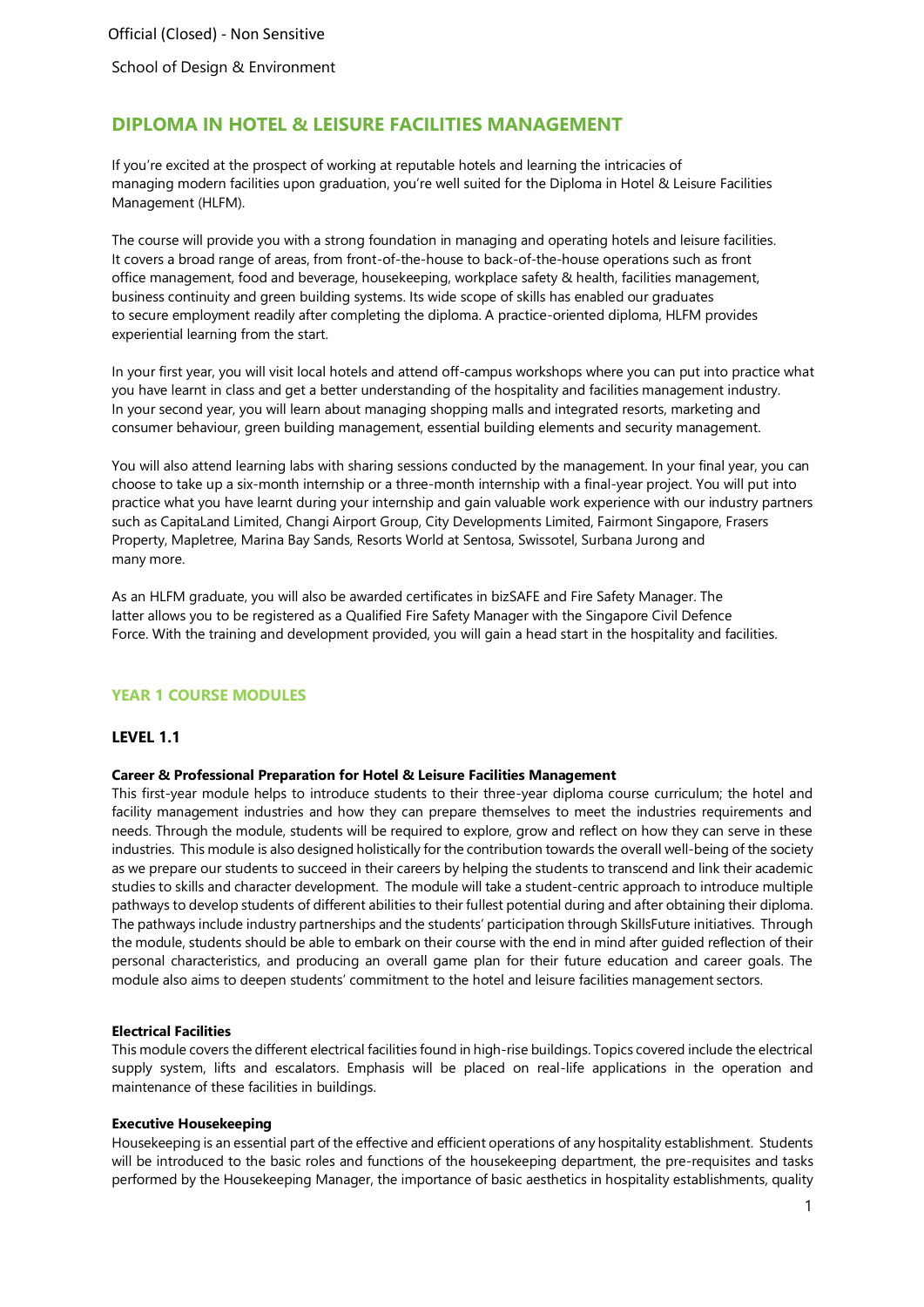## School of Design & Environment

standards and guest satisfaction as well as the procurement functions and inventory control. This module aims to equip students with basic awareness of housekeeping operations, management principles and knowledge of materials that creates a clean and safe environment for guest enjoyment.

### **Financial Accounting & Management**

This module provides students with the knowledge to understand basic accounting theories, concepts and conventions. The overall objective and outcome seek to equip students with the skills to interpret, analyse and use financial accounting information for financial management decision making purposes. This module will also cover budgeting. The ultimate domain knowledge will also seek to play a critical role in maintaining integrity, professionalism and ethics at the workplace.

## **Front Office Management**

The Front Office department is traditionally the first point of contact with guests and it strives to provide the best service to leave guests with an exceptional first impression. In order to achieve this, students will be taught the importance of customer relationship during the different segments of a guest cycle such as pre-arrival, arrival, stayin and departure. Topics covered include the services, roles and functions of the front office department as well as the service quality and pre-requisites of front office staff. The module also train students in the area of cost and revenue management, which are vital to the survival of a hospitality establishment.

# **LEVEL 1.2**

# **Business & Contract Law**

Students will study legal obligations relating to the management, use and operation of the built environment. The legal system introduces the nature and administration of law. The law of contract and commercial law involve a study of self-imposed obligation by individuals. The law of torts involves a study of state-imposed obligation on individuals for civil wrongs. Students will learn the concepts and principles of law through critical analysis, logical reasoning, and problem solving and management skills.

### **Customer Relationship Management**

This module focuses on the social aspects of customer relationship. It covers the principles and concepts of customer relationship management such as hallmark of good customer service, elements that affect the provision of good services by service staff, protecting privacy of customers and dealing with difficult customers/situations. Students will learn the appropriate tools to respond effectively to customers and stakeholders, and understand their rights and obligations as service professionals.

### **Environmental Health & Workplace Safety**

This module covers the general aspects of managing environmental health such as indoor air pollution, types of pollutants and the corresponding health impacts as well as the study of pest and vector control. Students will learn to apply the relevant concepts and principles to ensure the well-being of occupants and users. Workplace Safety and Health includes the study of the various types of hazards found at the workplace and putting in place systematic and regulated methods of control to prevent these hazards from causing harm and losses. Students will also have an overview of solid waste management, characteristics of solid waste and the corresponding environmental and health impacts. Current methods of waste collection such as pneumatic waste conveyance system will also be introduced. Students will be able to attain bizSAFE Level 2 certification upon successful completion of the module.

### **Food & Beverage**

Food & Beverage (F&B) services play an important role in the product and service mix of hotels. It helps hotels capture additional revenue, add prestige and competitive advantage. In this module, students will learn the fundamental processes in typical F&B settings such as table service, service procedures, pre-opening activities and service recovery techniques. They will acquire knowledge on types of food & beverage menus and basic menu planning, information technology used in F&B, food sanitation, food nutrition, environmental health legislation as well as basic facility layout techniques.

### **Mechanical Facilities**

This module provides fundamental knowledge on the principles of operation of mechanical systems typically installed in modern high-rise buildings. Systems covered include water supply, sanitary plumbing and drainage, town gas supply, swimming pool water filtration, mechanical ventilation and air-conditioning. Students will also learn operational and maintenance requirements of these systems as well as to read drawings of selected systems.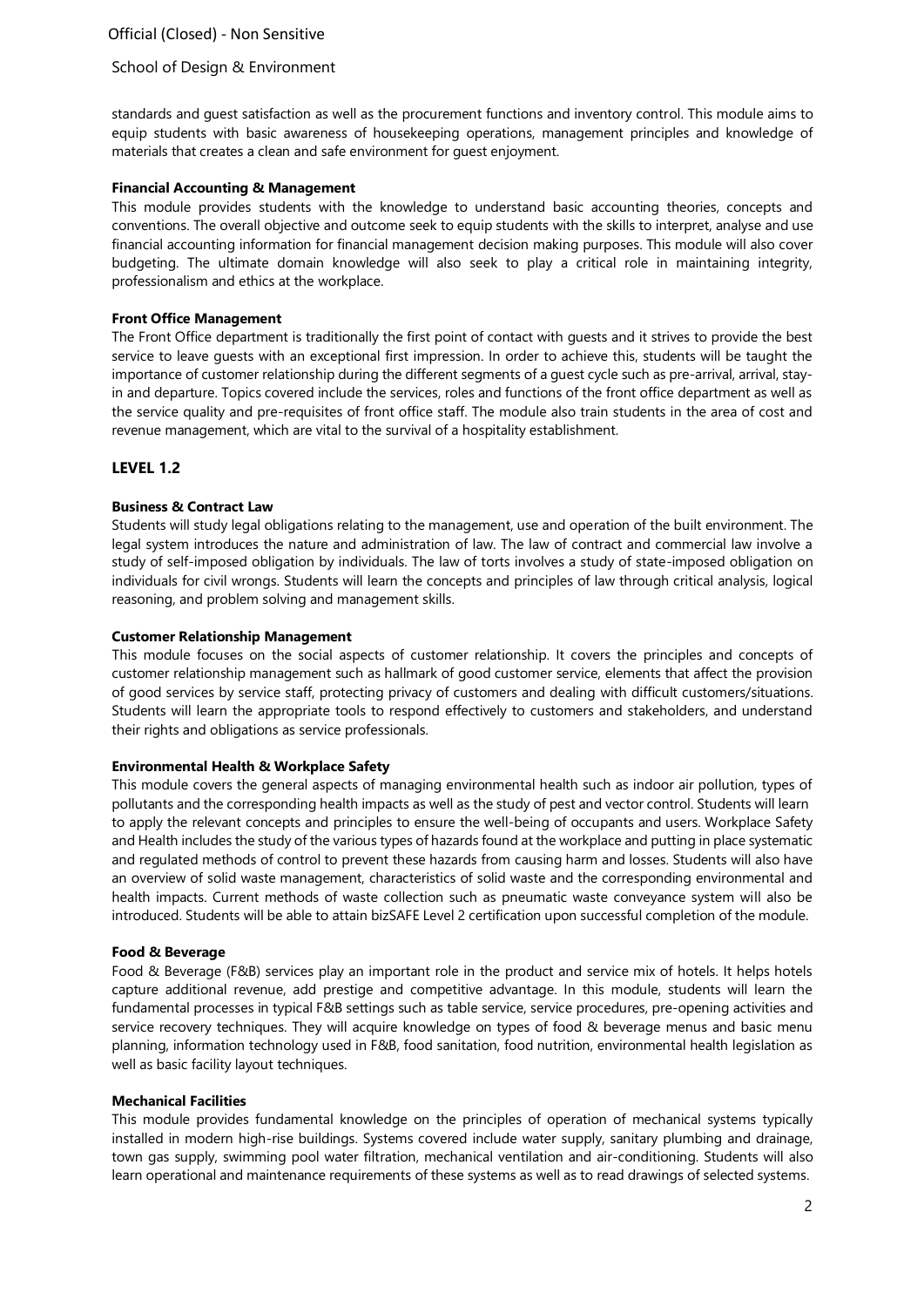# School of Design & Environment

# **YEAR 1 COURSE CURRICULUM**

| <b>Module Name</b>                                                          | <b>Credit Units</b> |
|-----------------------------------------------------------------------------|---------------------|
| Level 1.1 (19 hours per week)                                               |                     |
| Career & Professional Preparation for Hotel & Leisure Facilities Management | 2                   |
| Communications Essentials <sup>^</sup>                                      | 3                   |
| <b>Electrical Facilities</b>                                                | 4                   |
| English Language Express*                                                   | ΝA                  |
| Executive Housekeeping                                                      | 3                   |
| Financial Accounting & Management                                           | 3                   |
| Front Office Management                                                     | 3                   |
| Health & Wellness <sup>^</sup>                                              |                     |
| Level 1.2 (19 hours per week)                                               |                     |
| Business & Contract Law                                                     | 3                   |
| <b>Customer Relationship Management</b>                                     | 3                   |
| Environmental Health & Workplace Safety                                     | 3                   |
| Food & Beverage                                                             | 3                   |
| Innovation Made Possible^                                                   | 3                   |
| <b>Mechanical Facilities</b>                                                | 4                   |

### **Notes:**

^ For more details on Interdisciplinary Studies (IS) electives, please log on to [www.np.edu.sg/is](http://www.np.edu.sg/is/)

\* For students who required more support in English Language skills.

#### **IS Modules**

The School of Interdisciplinary Studies (IS) delivers a broad-based curriculum, which nurtures a new generation of professionals with multidisciplinary skills and an innovative and entrepreneurial spirit to meet the challenges of a knowledge economy. IS offers both prescribed modules and electives to challenge boundaries. Prescribed modules develop students' competencies in core areas such as Communication, Innovation and Enterprise, Culture and Communication, and Personal Mastery and Development, while elective modules provide insights into Arts and Humanities, Business, Design, and Science and Technology.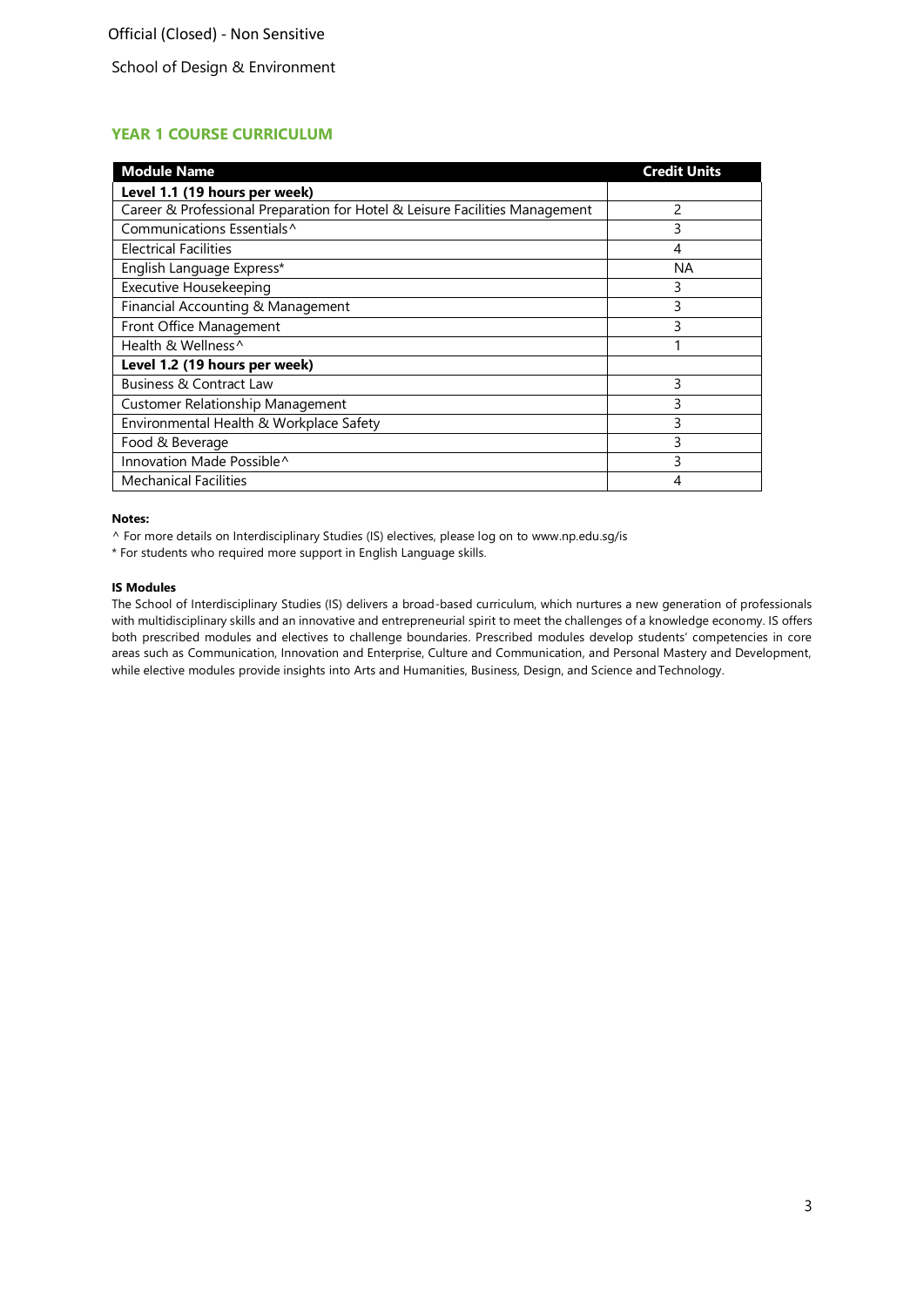School of Design & Environment

# **YEAR 2 COURSE MODULES**

### **LEVEL 2.1**

#### **Facilities Management Technology & BIM**

This module covers the skills and knowledge required for entry-level jobs in Facilities Management (FM) and trains graduates to handle FM duties as facilities owners with both in-house staff and out-sourced service providers. Topics include FM functions, operation and maintenance, procurement of goods and services, cost estimation and budgeting, works management, maintenance documentation and smart building technologies. Smart building technologies include the use of Building Information Modelling (BIM) in FM, the application of building automation system, development of smart buildings, and the latest technology applications in FM, in particular in areas related to Smart Nation initiatives**.**

#### **Marketing & Consumer Behaviour**

This module aims to provide you with an understanding of the fundamentals and concepts of marketing mix. Marketing is the key to the survival and growth of all businesses, more so for those in the service industries like facility management and hospitality businesses. You will be exposed to the study of the psychology of consumer behavior and its impact on consumption behavior, which is an inseparable part of marketing. This will develop your insights relating to consumption-related decisions in the service industries. Real life case studies related to the facility and hospitality management organisations will be used to develop your critical thinking skills and abilities. You will also learn about the informed decision-making process, ethics and psychology of marketing with the strategic execution of the marketing mix and effective communication in the retailing and marketing of facility management and hospitality services.

#### **Principles of Management**

The Principles of Management is an art of planning, organising, directing and controlling of the various resources, including people, within an organisation. Students will be introduced to the basic concepts and philosophy of management, and the various motivational theories such as the Maslow's hierarchy of needs and Herzberg's theory of needs. Organisational behaviour and culture will also be introduced as a focus towards human resource management within an organisation to achieve business objectives and the effective development of management and decision-making strategies.

#### **Security Management & Business Continuity**

This module consists of two main topics. The first topic serves to introduce students to understand the effects and impacts of disasters/risks/threats to the operations of facilities and businesses as well as the measures that can be adopted through business continuity strategies to ensure the survival and continuation of the business operations. The second topic of the module deals with understanding the security risks to business and its facilities operations, as well as how these security risks can be mitigated through the effective management of security manpower, protocols and strategies.

#### **Shopping Mall & Strata Management**

This module introduces students to the basic principles and practices in the planning, designing and management of shopping malls as well as the concept, legislations and management of strata developments. Students are equipped with the necessary knowledge and problem-solving skills to face the challenges in the management of such developments with the objective of preparing them for career in the management of shopping malls and strata developments.

### **LEVEL 2.2**

### **Building Elements & Technology**

The module deals with the principles and practice of construction for low and high-rise buildings. Major components of buildings include the forms and structures of the buildings. Students will be taught to identify the various forms of foundations, structural frames (column, beam and slab systems), wall and roof systems. The secondary elements such as doors, windows, staircases, partitioning walls and external envelope of the building; including the common building materials and finishes. This provides the background knowledge for the students to progress on, to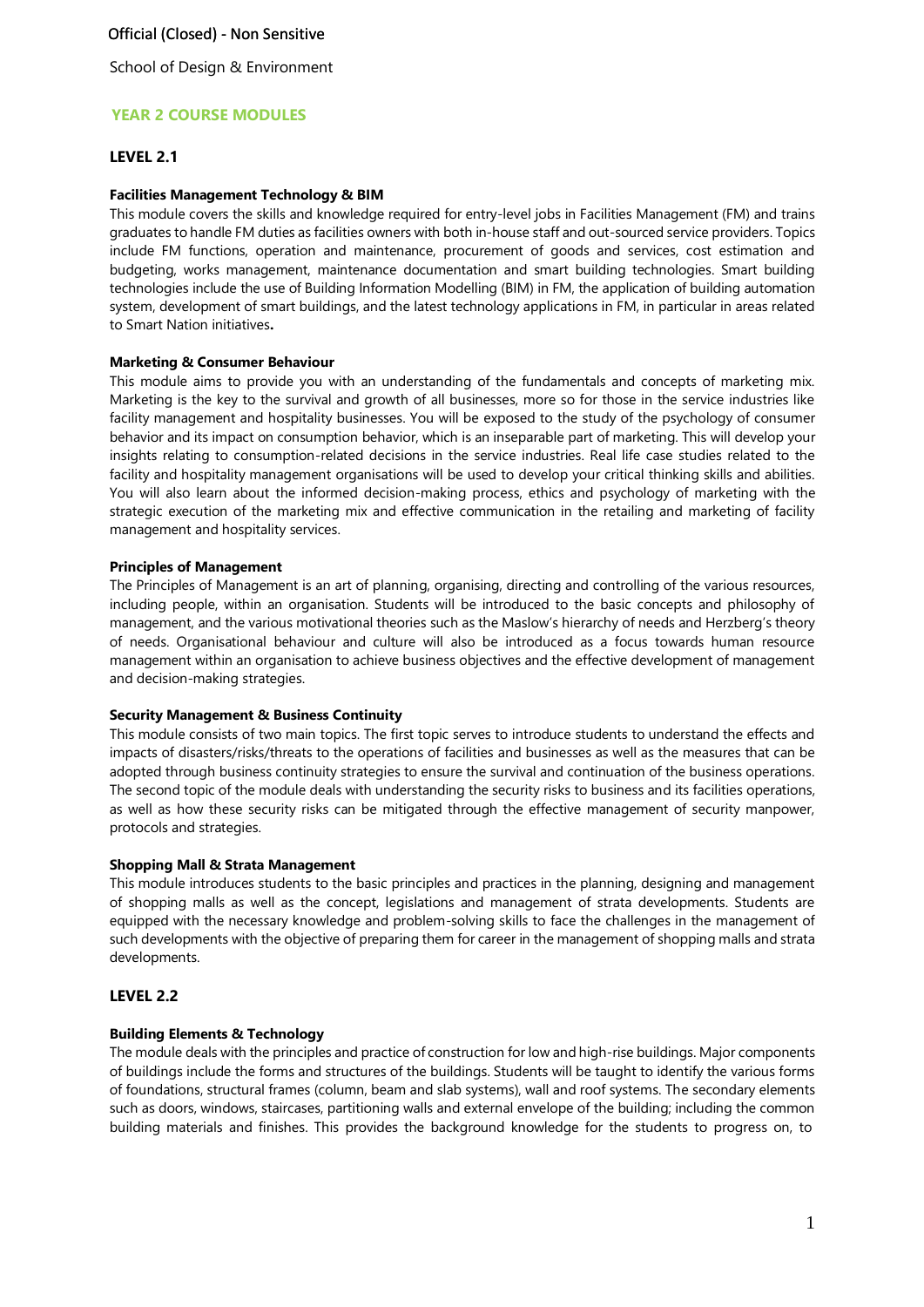## School of Design & Environment

appreciate the green and smart technologies that may apply to existing buildings for the enhancement of building performance. It is also the pre-requisite towards the understanding of building maintenance and asset enhancement concepts.

### **Career & Professional Preparation 2**

This second-year module equips students with skills necessary to seek and secure work. They will also be equipped to communicate their personal brand in a positive way. As students sharpen their communication skills, they will also learn how to market themselves effectively.

### **Data Analytics & Research**

This module will introduce the students to the importance of statistics, analytics and research in the facilities and hospitality management environment. Students will be taught research methods in data collation before moving on to analyse and interpret the data using different statistical methods and IT tools such as MS Excel. Students will also be introduced to a variety of computational techniques as well as graphical representations of the data to facilitate their presentation their research data and statistics.

### **Events Management**

This module uses the event management process as a tool to guide students to make good decisions in events design, development and execution. It covers the Who, What, Where, When, Why and How of events management. Students would need to apply their knowledge of events management to understand stakeholders' interests and needs, make effective use of event tools and resources, engage in problem solving and contingency planning. Arrangements will also be made for students to be exposed to events management within the hospitality and facilities management industry.

### **Green Building & Energy Management**

In this module, students will learn about green building design and technologies and the role they play in the Sustainable Singapore Blueprint. This will include the study of the various Green Mark Listing Scheme, the passive and active designs of green buildings, the sustainable operation of services and the implementation of new green technologies when applied in new and existing buildings. Students will also learn about energy management, and effective steps to manage and reduce energy consumption in buildings.

#### **Space Planning & Management**

Space within a building is compartmentalised to meet the needs of different functional usage. Change of use may take place due to the changing needs of the users or trades of the occupiers. This is more so for the management of commercial retail and office spaces where there are relatively high turn-over of tenants leasing the spaces. This module will equip the students with basic Computer Aided Design (CAD) and Building Information Modeling (BIM) software skills to model a building and to perform space planning of a building. Students will acquire the application of CAD and BIM in tagging and calculation of rentable spaces, model the changes for a fitting out works, generate and interpretation of 2D and 3D drawings for building and M&E works, and the use the information for cost estimating purpose. This module complements the learning of relevant marketing, property and facilities management modules.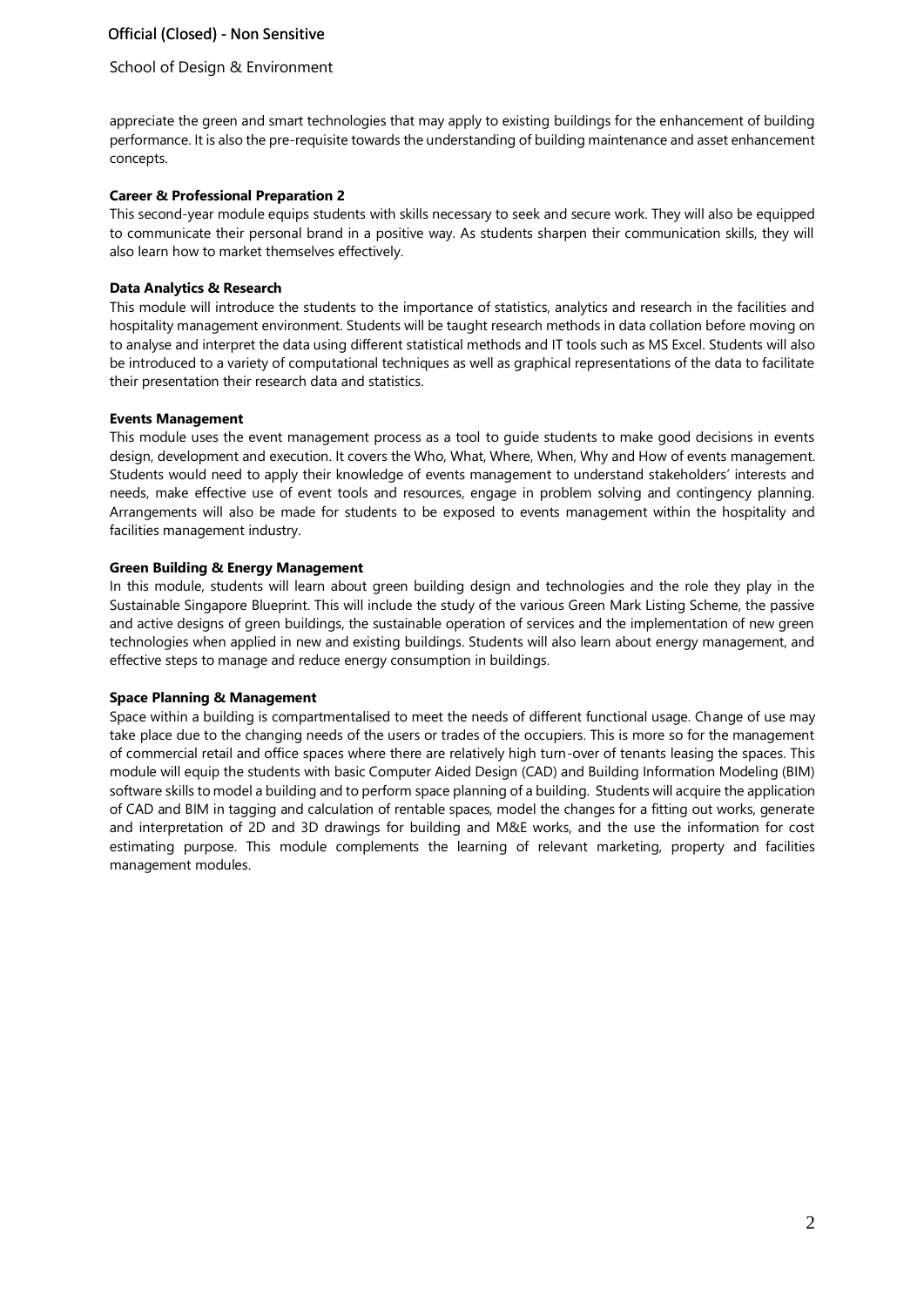School of Design & Environment

# **YEAR 2 COURSE CURRICULUM**

| <b>Module Name</b>                        | Credit Unit   |
|-------------------------------------------|---------------|
| Level 2.1 (21 hours per week)             |               |
| Facilities Management Technology & BIM    | 5             |
| Marketing & Consumer Behaviour            | 4             |
| Principles of Management                  | 3             |
| Security Management & Business Continuity | 4             |
| Shopping Mall & Strata Management         | 5             |
| Level 2.2 (21 hours per week)             |               |
| <b>Building Elements &amp; Technology</b> | 4             |
| Career & Professional Preparation 2       | $\mathcal{P}$ |
| Data Analytics & Research                 | 2             |
| Events Management                         | ξ             |
| Green Building & Energy Management        | 4             |
| Space Planning & Management               | 4             |
| World Issues: A Singapore Perspective^    | 2             |

#### **Notes:**

^ For more details on Interdisciplinary Studies (IS) electives, please log on to [www.np.edu.sg/is](http://www.np.edu.sg/is/)

#### **IS Modules**

The School of Interdisciplinary Studies (IS) delivers a broad-based curriculum, which nurtures a new generation of professionals with multidisciplinary skills and an innovative and entrepreneurial spirit to meet the challenges of a knowledge economy. IS offers both prescribed modules and electives to challenge boundaries. Prescribed modules develop students' competencies in core areas such as Communication, Innovation and Enterprise, Culture and Communication, and Personal Mastery and Development, while elective modules provide insights into Arts and Humanities, Business, Design, and Science and Technology.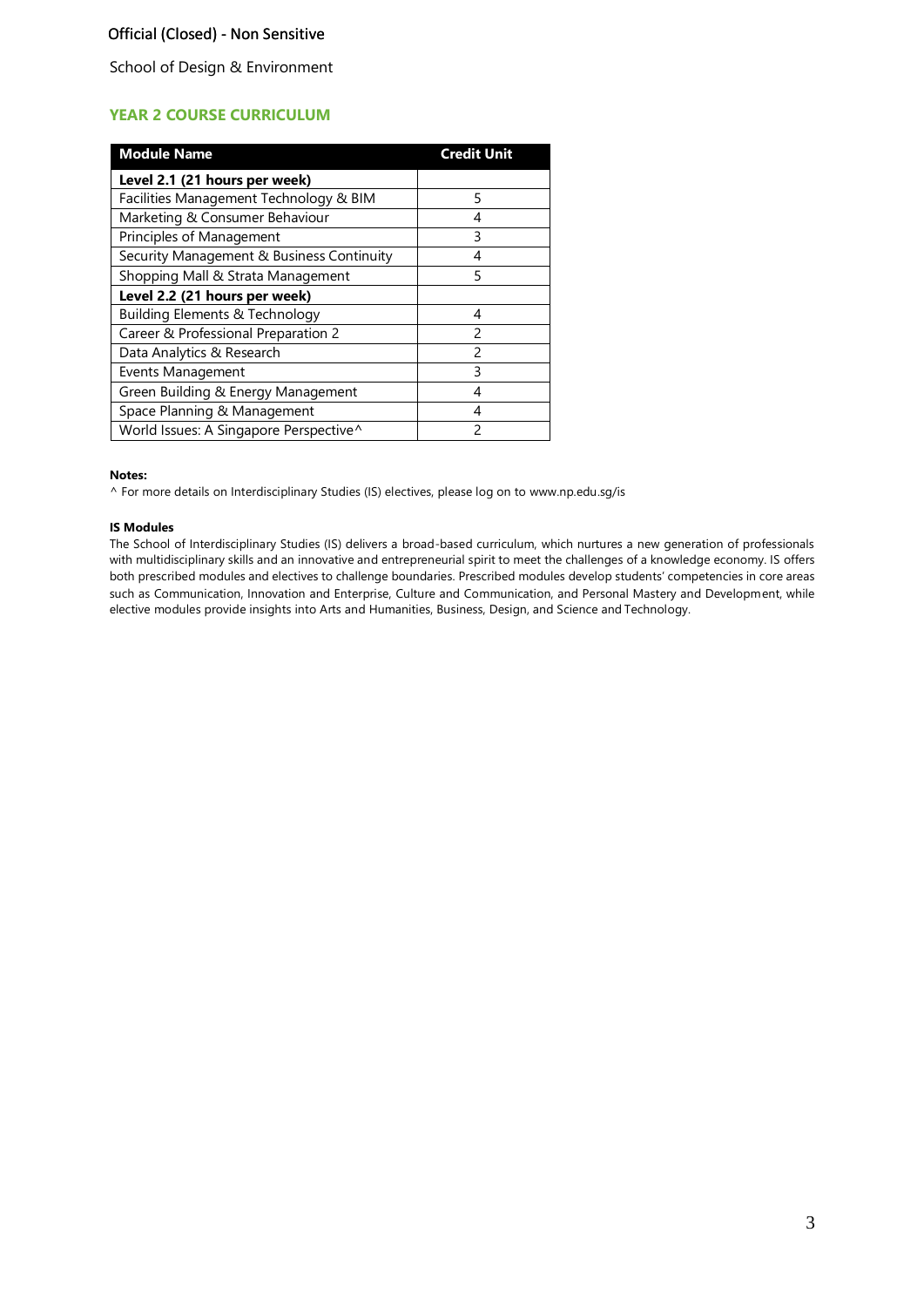School of Design & Environment

# **YEAR 3 COURSE MODULES**

### **Level 3.1**

#### **Building Maintenance & Asset Enhancement**

This module develops student understanding of building defects, which can impact building performance and result in high repair and legal costs. Students will also be introduced to asset enhancement strategies to improve an existing building through upgrading. There are two main parts in this module. Part A provides the background to the need for maintenance and concomitant investigations associated with it as an on-going responsibility for personnel involved in the aftercare of buildings. This part also includes a study of building defects, including their causes, effects, remedies and prevention. Part B covers topics relating to refurbishment as an asset enhancement strategy. Students will learn the need for asset enhancement decisions. This is followed by topics that include structural alterations, energy saving improvements, sustainable construction, design for maintainability and associated problems encountered in an asset enhancement project.

#### **Fire Safety Management**

This module covers the Fire Safety Managers' scope of work and prepares students to be fire safety managers. Topics covered include a study of the requirements contained in the Fire Safety Act, fire command centre operations, evacuation procedures, fire safety planning and fire incident management. It also covers the active and passive fire protection systems in buildings such as fire extinguishers, wet and dry rising mains, fire sprinkler systems, fire detection and alarm systems, smoke control systems and the protection of means of escape. Case studies will be used to illustrate the importance of fire protection systems.

#### **Hotel Operations & Management**

This module consolidates the students training in the art and science of running the operations of a hotel based on different organisational and structural frameworks. Students will be taught the integrated management of hotel operations such as food services, housekeeping, front office, engineering, security, financial control, revenue management, sales, human resource and information technology. In order to drive hospitality into the future, focus will also be placed on the use of data analytics, technology as well as green and sustainable solutions.

#### **Project Planning & Management**

This module introduces students to the functions and methods of project planning and management in the context of projects in the hotel and leisure programmes and events, as well as facilities maintenance and refurbishment works. It covers project planning and management process, budgeting and cash flow planning, logistic planning and human resource management.

# **Level 3.2**

#### **Option 1:**

#### **6-Month Internship**

This 22-week internship is a major module in the HLFM curriculum. It is organised to offer work experience for the students to develop career-related skills and explore possible career options. This module provides an opportunity for the students to put theory into practice, adapt to working life and affirm their strengths. Students will also be able to develop hard and soft skills such as working independently and as a team, problem solving, interpersonal and communication skills. It may be taken locally or overseas, depending on the availability of internship openings.

#### **Option 2:**

#### **3-Month Internship**

This 12-week internship is a major module in the HLFM curriculum. It is organised to offer work experience for the students to develop career-related skills and explore possible career options. This module provides an opportunity for the students to put theory into practice, adapt to working life and affirm their strengths. Students will also be able to develop hard and soft skills such as working independently and as a team, problem solving, interpersonal and communication skills. It may be taken locally or overseas, depending on the availability of internship openings.

#### **Final-Year Project**

This module provides students with the opportunity to apply the knowledge and skills learnt during the first 2 years and part of their 12-weeks internship to complete a major project. During the 10-weeks, students will undertake a